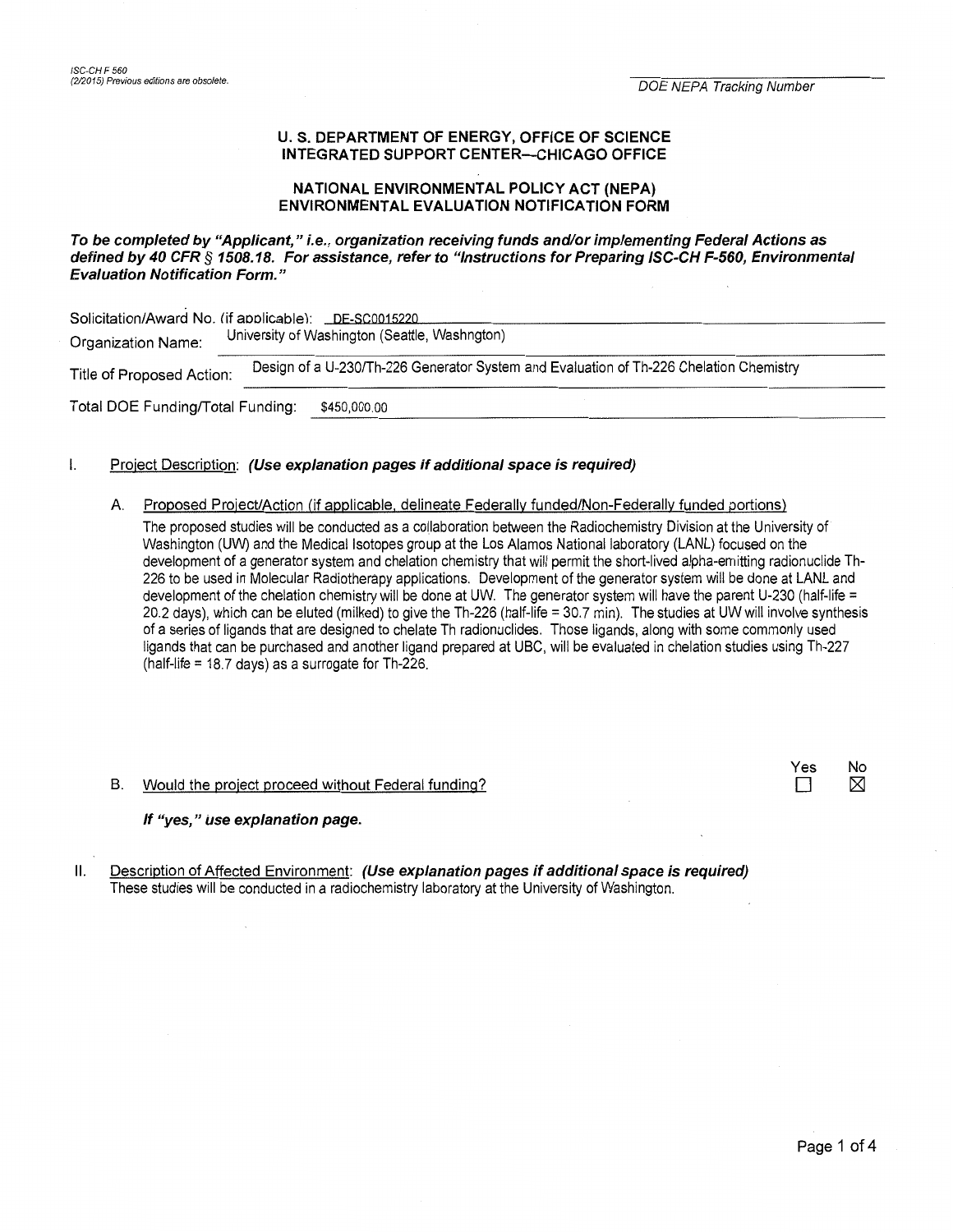|  | DOE NEPA Tracking Number |  |
|--|--------------------------|--|

#### Ill. Preliminary Questions: Yes No A. Is the DOE-funded work routinely administrative or entirely advisory or a "paper study?"  $\Box$  $\boxtimes$ **If "Yes", ensure that the description in Section I reflects this and go directly to Section** *V.*  B. Is there any potential whatsoever for: **(Provide an explanation for each "Yes" response)**  XXX 1. Work to be performed outdoors? D Major modification of a building interior? D 2. 3. Threat of violation of applicable statutory, regulatory, or permit requirements for D environment, safety, and health? ⊠ 4. Siting, construction or major expansion of waste treatment, storage, or disposal  $\Box$ facilities? 5.  $\Box$ ⊠ Disturbance to hazardous substances, pollutants, or contaminants preexisting in the environment?  $\boxtimes$ 6. The presence of any environmentally-sensitive resources? D Potential for high consequence impacts to human health or the environment? 7.  $\overline{\boxtimes}$ 岗 D 8. The work being connected to another existing/proposed activity that could potentially create a significant impact? 9. Nearby past, present, and/or reasonably foreseeable future actions such that  $\Box$ ⊠ collectively significant impacts could result? 10.  $\Box$ ⊠ Scientific or public controversy, uncertainty over potential impacts, or conflicts

regarding resource usage?

# **If "No" to ALL Section 11/.B. questions, go directly to Section V.**

# IV. Potential Environmental Effects: **(Provide an explanation for each "Yes" response)**

- A. Sensitive Resources: Could the proposed action potentially result in changes and/or disturbances to any of the following resources?
- No Yes **NNNNNNNNNNN** 1. Threatened/Endangered Species and/or Critical Habitats D Other Protected Species (e.g., Burros, Migratory Birds)  $\Box$ 2. 3. Sensitive Environments (e.g., Tundra/Coral Reefs/Rain Forests)  $\Box$ 4. Cultural or Historic Resources D D 5. Important Farmland 6. Non-Attainment Areas for Ambient Air Quality Standards D 7. Class I Air Quality Control Region D 8. Special Sources of Groundwater (e.g. Sole Source Aquifer) D 9. Navigable Air Space 口<br>口 D 10. Coastal Zones Areas with Special National Designation (e.g. National Forests, Parks, Trails) D 11. 12. Floodplains and/or Wetlands

### B. Regulated Substances/Activities: Would the proposed action involve any of the following regulated Items or activities?

- 13. Natural Resource Damage Assessments
- 14. Invasive Species or Exotic Organisms
- 15. Noxious Weeds
- 16. Clearing or Excavation (indicate if greater than one acre)
- 17. Dredge or Fill (under Clean Water Act, Section 404, greater than one acre)

<u>xanans</u>

D D D D D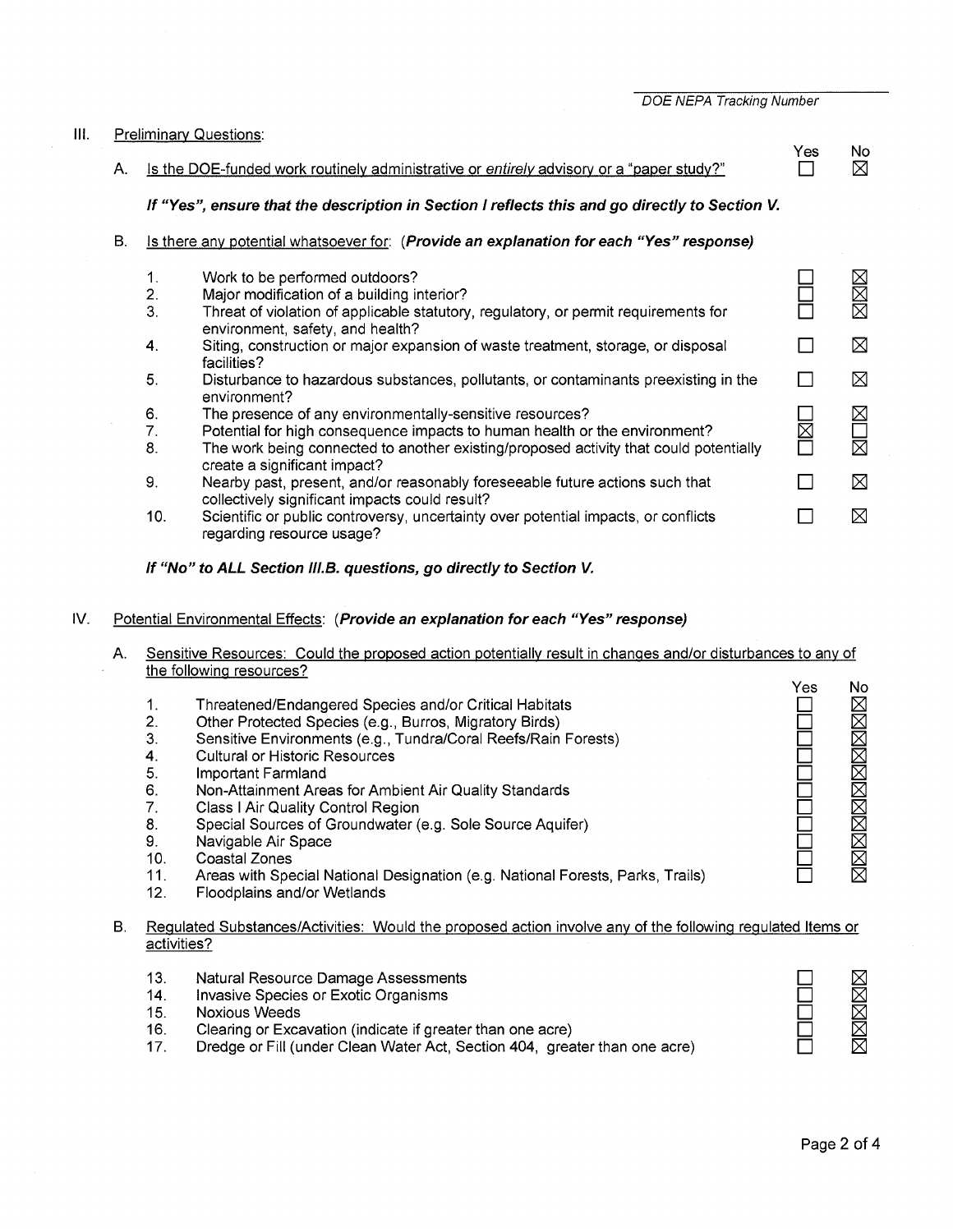# B. <u>Regulated Substances/Activities: Would the proposed action involve any of the following regulated Items or</u> <u>activities? (continued)</u>

|    |    | 18.        | Noise (in excess of regulations)                                                                                      |        |                    | Yes    | No                        |
|----|----|------------|-----------------------------------------------------------------------------------------------------------------------|--------|--------------------|--------|---------------------------|
|    |    | 19.        | Asbestos Removal                                                                                                      |        |                    |        | XXXXXXXXXIIIXXXXXXXXXXXXX |
|    |    | 20.        | Polychlorinated biphenyls (PCBs)                                                                                      |        |                    |        |                           |
|    |    | 21.        | Import, Manufacture, or Processing of Toxic Substances                                                                |        |                    |        |                           |
|    |    | 22.        | Chemical Storage/Use                                                                                                  |        |                    |        |                           |
|    |    | 23.        | Pesticide Use                                                                                                         |        |                    |        |                           |
|    |    | 24.        | Hazardous, Toxic, or Criteria Pollutant Air Emissions                                                                 |        |                    |        |                           |
|    |    | 25.        | <b>Liquid Effluents</b>                                                                                               |        |                    |        |                           |
|    |    | 26.        | Spill Prevention/Surface Water Protection                                                                             |        |                    |        |                           |
|    |    | 27.        | Underground Injection                                                                                                 |        |                    |        |                           |
|    |    | 28.        | <b>Hazardous Waste</b>                                                                                                |        |                    |        |                           |
|    |    | 29.        | <b>Underground Storage Tanks</b>                                                                                      |        |                    |        |                           |
|    |    | 30.        | Radioactive or Radioactive Mixed Waste                                                                                |        |                    |        |                           |
|    |    | 31.        | <b>Radiation Exposure</b>                                                                                             |        |                    |        |                           |
|    |    | 32.        | Nanoscale Materials                                                                                                   |        |                    |        |                           |
|    |    | 33.        | Genetically Engineered Microorganisms/Plants or Synthetic Biology?                                                    |        |                    |        |                           |
|    |    | 34.        | <b>Ozone Depleting Substances</b>                                                                                     |        |                    |        |                           |
|    |    | 35.        | Greenhouse Gas Generation/Sustainability                                                                              |        |                    |        |                           |
|    |    | 36.        | Off-Road Vehicles                                                                                                     |        |                    |        |                           |
|    |    | 37.        | Biosafety Level 3-4 Laboratory                                                                                        |        |                    |        |                           |
|    |    | 38.        | Research on Human Subjects or other Vertebrate Animals                                                                |        |                    |        |                           |
|    |    | 39         | Facility footprint exceeds 5,000 Square Feet                                                                          |        |                    |        |                           |
|    | C. |            | Other Relevant Information: Would the proposed action involve the following?                                          |        |                    | Yes    | No                        |
|    |    | 40.        | Disproportionate Nearby Presence of Minority and/or Low Income Populations                                            |        |                    |        |                           |
|    |    | 41.        | Existing, Modified, or New Federal/State Permits                                                                      |        |                    |        |                           |
|    |    | 42.        | Involvement of Another Federal Agency (e.g. license/permit, funding, approval)                                        |        |                    |        |                           |
|    |    | 43.        | Action in a State with NEPA-type law                                                                                  |        |                    |        |                           |
|    |    | 44.        | Expansion of Public Utilities/Services                                                                                |        |                    |        |                           |
|    |    | 45.        | Depletion of a Non-Renewable Resources                                                                                |        |                    |        |                           |
|    |    | 46.        | Subject to an Existing Institutional Work Planning and Control Process                                                |        |                    |        | 区区区区区区区区                  |
|    |    | 47.        | Other Pertinent Information Which Could Impact Human Health or the Environment                                        |        |                    |        |                           |
|    |    |            |                                                                                                                       |        |                    |        |                           |
| V. |    |            | Applicant Certification that to the best of their knowledge all information provided on this form is accurate:        |        |                    | Yes    | No                        |
|    |    |            | Does this disclosure contain classified, confidential, or other exempt information that DOE would                     |        |                    | $\Box$ | ⊠                         |
|    |    |            | not be obligated to disclose pursuant to the Freedom of Information Act?                                              |        |                    |        |                           |
|    | А. |            | Organization Official (Name and Title): Ken Blucker                                                                   |        |                    |        |                           |
|    |    | Signature: | the contract of the contract of the contract of the contract of the contract of                                       | Date:  | 1/26/2016          |        |                           |
|    |    |            |                                                                                                                       |        | $206 - 543 - 4043$ |        |                           |
|    |    | e-mail:    |                                                                                                                       | Phone: |                    |        |                           |
|    | В. |            | Optional Secondary Approval (Name and Title):                                                                         |        |                    |        |                           |
|    |    | Signature: | <u> - Andreas Andreas Andreas Andreas Andreas Andreas Andreas Andreas Andreas Andreas Andreas Andreas Andreas And</u> |        | Date:              |        |                           |
|    |    | e-mail:    |                                                                                                                       |        |                    |        |                           |
|    |    |            |                                                                                                                       |        |                    |        |                           |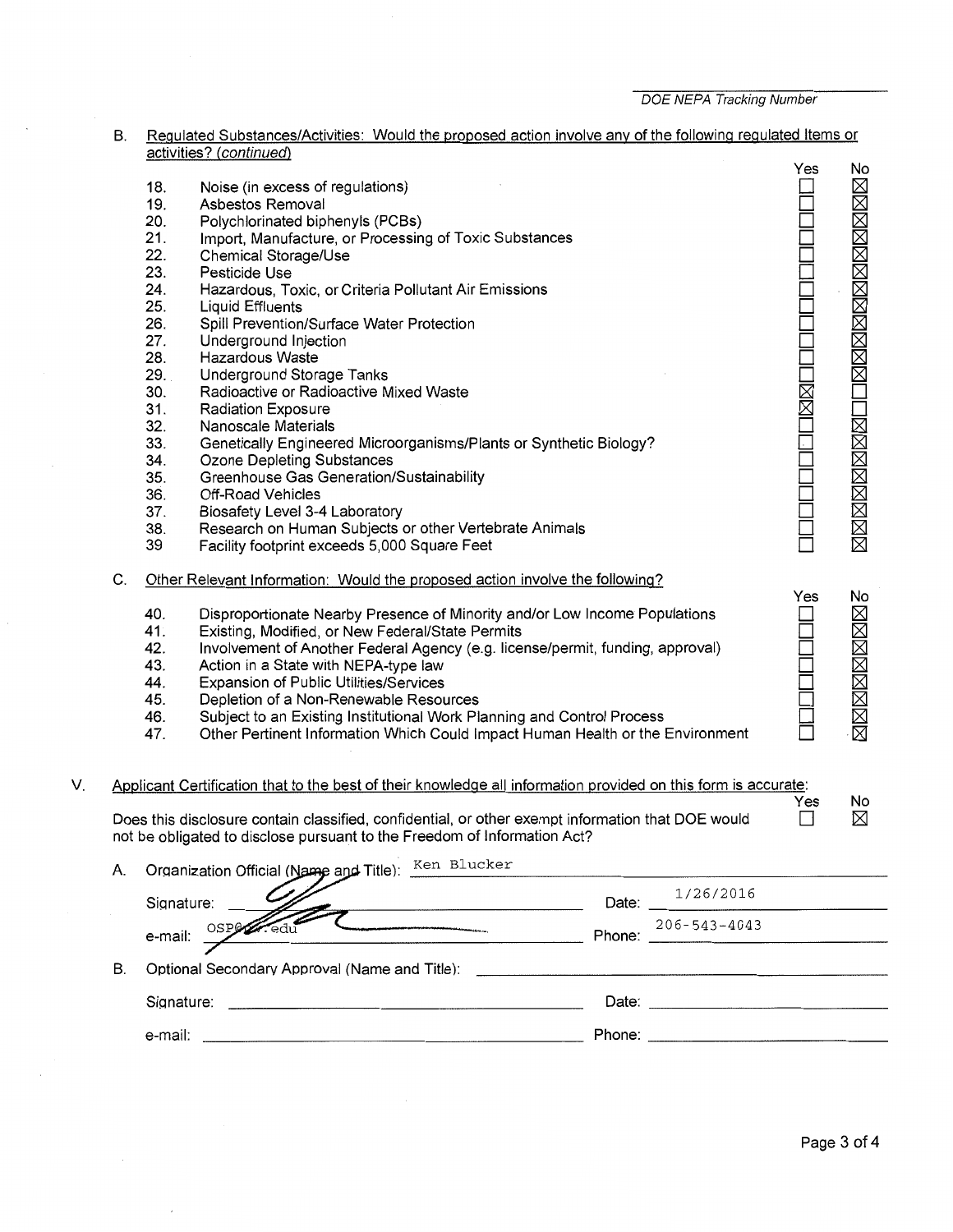**DOE NEPA Tracking Number** 

# Remainder to be completed by DOE

VI. DOE Concurrence/Recommendation/Determination:

| А. | DOE Project Director/Program Manager or Contract/Grant Management Specialist:<br>Has the Applicant completed the Form correctly?                                                | Yes  | Νo  |
|----|---------------------------------------------------------------------------------------------------------------------------------------------------------------------------------|------|-----|
|    | Does an existing Generic Categorical Exclusion apply?                                                                                                                           |      |     |
| В. | Name and Title:<br>aprodia Suider Date: January 29,20,<br>Signature:<br>DOE NEPA Team Review:                                                                                   |      |     |
|    | Is the class of action identified in the DOE NEPA Regulations (Appendices A-D to<br>Subpart D (10 CFR § 1021))?<br>If yes, specify the class(es) of action: $33.12$             | Yes  | No  |
|    | Name and Title: Reter Siebach<br><u> 1980 - Johann Barn, mars ann an t-Amhair ann an t-</u>                                                                                     |      |     |
|    | $f_{29}$ Date: $1/29$<br>Signature:                                                                                                                                             | 2016 |     |
| C. | DOE Counsel (if requested):                                                                                                                                                     |      |     |
|    | Name and Title: <u>Andrean American Communication</u>                                                                                                                           |      |     |
|    | Date:<br>Signature:                                                                                                                                                             |      |     |
| D. | DOE NEPA Compliance Officer:                                                                                                                                                    |      |     |
|    | The preceding pages are a record of documentation required under DOE Final NEPA Regulation, 10 CFR $\S$<br>1021.400.                                                            |      |     |
|    | Action may be categorically excluded from further NEPA review. I have determined that the proposed<br>action meets the requirements for Categorical Exclusion referenced above. |      |     |
|    | Action requires approval by Head of the Field Organization. Recommend preparation of an<br><b>Environmental Assessment.</b>                                                     |      |     |
|    | Action requires approval by Head of the Field Organization or a Secretarial Officer. Recommend<br>preparation of an Environmental Impact Statement.                             |      |     |
|    | Comments/limitations if any:                                                                                                                                                    |      |     |
|    |                                                                                                                                                                                 |      |     |
|    |                                                                                                                                                                                 |      |     |
|    | NEPA Compliance Officer<br>Name:                                                                                                                                                |      |     |
|    | Date:<br>Signature:                                                                                                                                                             |      | 016 |
|    |                                                                                                                                                                                 |      |     |